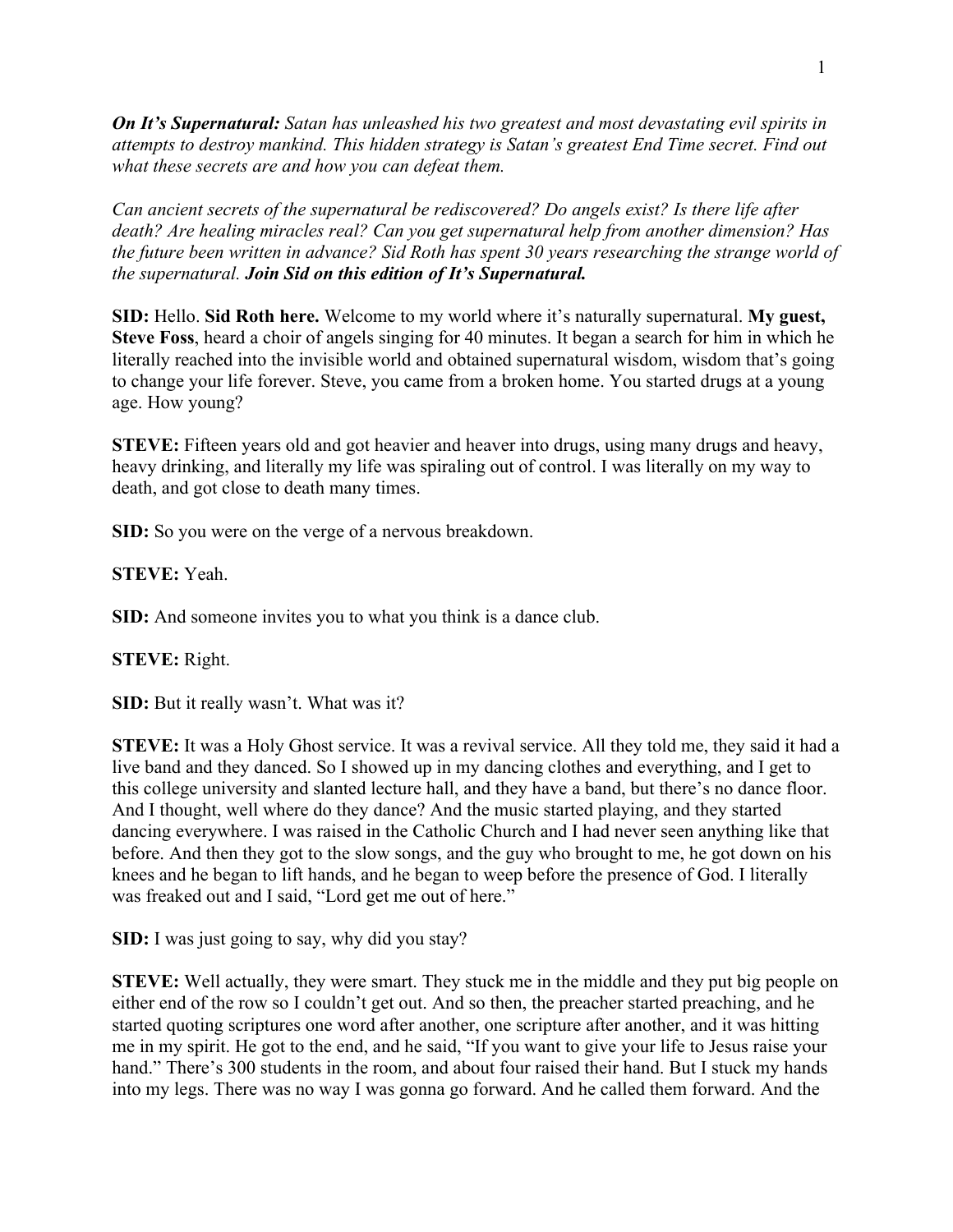first guy that went forward he was what we call a nerd, you know. And he had the broken glasses and pimples everywhere, and he just looked liked, you know. And when he went down there, I could understand, my thinking was I can see why he wants God.

**SID:** He needed that.

**STEVE:** That's right. He needed God.

**SID:** Right.

**STEVE:** And two other people who went down were normal. The fourth guy that went down was one of the football players, good-looking guy, perfect body, dressed like he had money. So I thought he has money, he has talent, he's got the looks, he's got the women obviously. He's got everything. What does he need--

**SID:** So he's faking anything.

**STEVE:** No. What does he need God for? I mean, the nerd, I understand. You know, who's gonna love him? But what is this guy need God for? And they went down forward and the preacher had them all pray a prayer giving their life to Jesus. He went and prayed for the nerd guy first, and he fell to the ground. I had never seen anything like this. I literally stood up and said, "No way! The dude passed out." He prayed for the next two people. They fell down. I don't understand what's going on. He goes to the football player. I'm thinking there's no way this guy is gonna fall down. When he starts to pray for him, he doesn't fall down. He begins to cry like a little baby.

**SID:** A football player? A macho man?

**STEVE:** That's right. And that's exactly what hit me. Guys like this do not cry about God in front of 300 of their fellow students. And I thought, man, man, this must be real. As soon as I did that, my heart began to race. My hands began to shake. A numbness started going up and down my arms and up, and down my legs. People said, what happened to you? I said, "I got mugged by the Holy Ghost." And I literally felt a very still small voice saying, whispering, "Give your life to Jesus." And I heard another voice screaming in this side of my, saying, "No! Keep doing your drugs!" For 40 minutes, I wrestled. For 40 minutes, I fought as they continued to pray for people. And then finally, I bowed my head and closed my eyes and said, "God, if this is really you, if this is not phony or fake, if this is really you, have that preacher call me out of your audience." Sid, within 30 seconds, 300 students, that preacher looked right into me. He looked me right in the eye and he said, "Brother, the Lord wants you down here."

**SID:** You weren't in the front row either.

**STEVE:** I was way up in the back.

**SID:** How could that happen?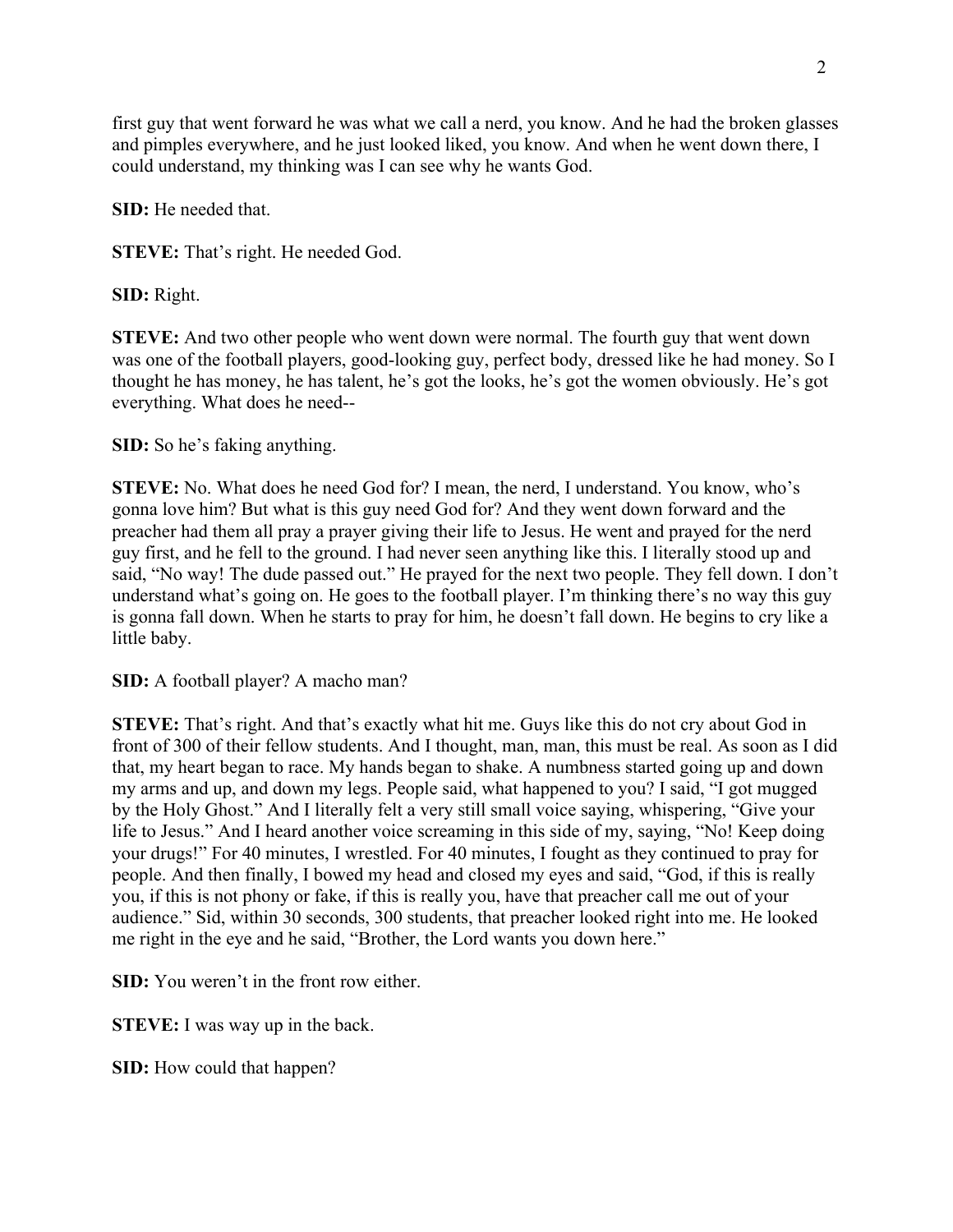**STEVE:** I didn't know. I didn't know about the gifts of the spirit. It was supernatural. And I went down there. I didn't even ask the big people to move. I climbed over the chairs to get down there He said, "Do you want to give your life to Jesus?" And I started crying and I said, "I'm scared." He calmed me down and he asked me again and I said, "Yes." I gave my life to Jesus. He laid his hands on me. He prayed for me. He said, "Jesus, feel him right now!" And when he said "now", it was lightening bolt from heaven came down and hit me in the stomach. It exploded through my body. The next thing I know, I'm on the floor, Sid. I can't get up. I'm physically pinned to the floor for 40 minutes.

**SID:** Steve, you're not exaggerating.

**STEVE:** No. I had done all kinds of drugs. I had done LSD.

**SID:** Why did you stay down for 40 minutes?

**STEVE:** I couldn't get up. I was physically held--

**SID:** Like if someone had yelled, "There's a fire in the house!"

**STEVE:** I couldn't get up. It was like I was under a giant waterfall pulsating, but it was pure love and power pouring through my body. I heard what sounded like a choir of millions of angels singing an indescribable song.

**SID:** How beautiful was it?

**STEVE:** It was, I don't know if you've ever been to a choir or an orchestra. They hit that one note that sends chills down your spine. Imagine a choir of millions hitting that perfect note for 40 minutes non-stop. That doesn't even begin to get close to describe the beauty, the majesty, the glory of it. And I literally felt the bodily presence of Jesus come and hover over my body. When I sat up 40 minutes later, Sid, I was now crying tears of joy. I was instantaneously delivered from five years of drug addiction. Never had a withdrawal.

**SID:** No desire?

**STEVE:** No desire. Not only did it deliver me from the addiction, the desire was gone. I never even wanted to touch a drug since that day.

**SID:** And then two days later you receive a purpose for your life.

**STEVE:** Two days later, I had another incredible encounter. And after I got up, I'm on my knees, two days with the Lord, on my knees worshiping God in service. And the Lord spoke to me and He said, "I've called you to preach my Gospel." And He literally showed me all my dreams before me. And I said, "Yes Lord, I will." And I saw those dreams go up. And right there, Sid, raised in the Catholic Church, knowing nothing about this, right there, God gloriously baptized me in the Holy Spirit. And I began to speak in a heavenly language, a prayer language. It just began to flow out of me.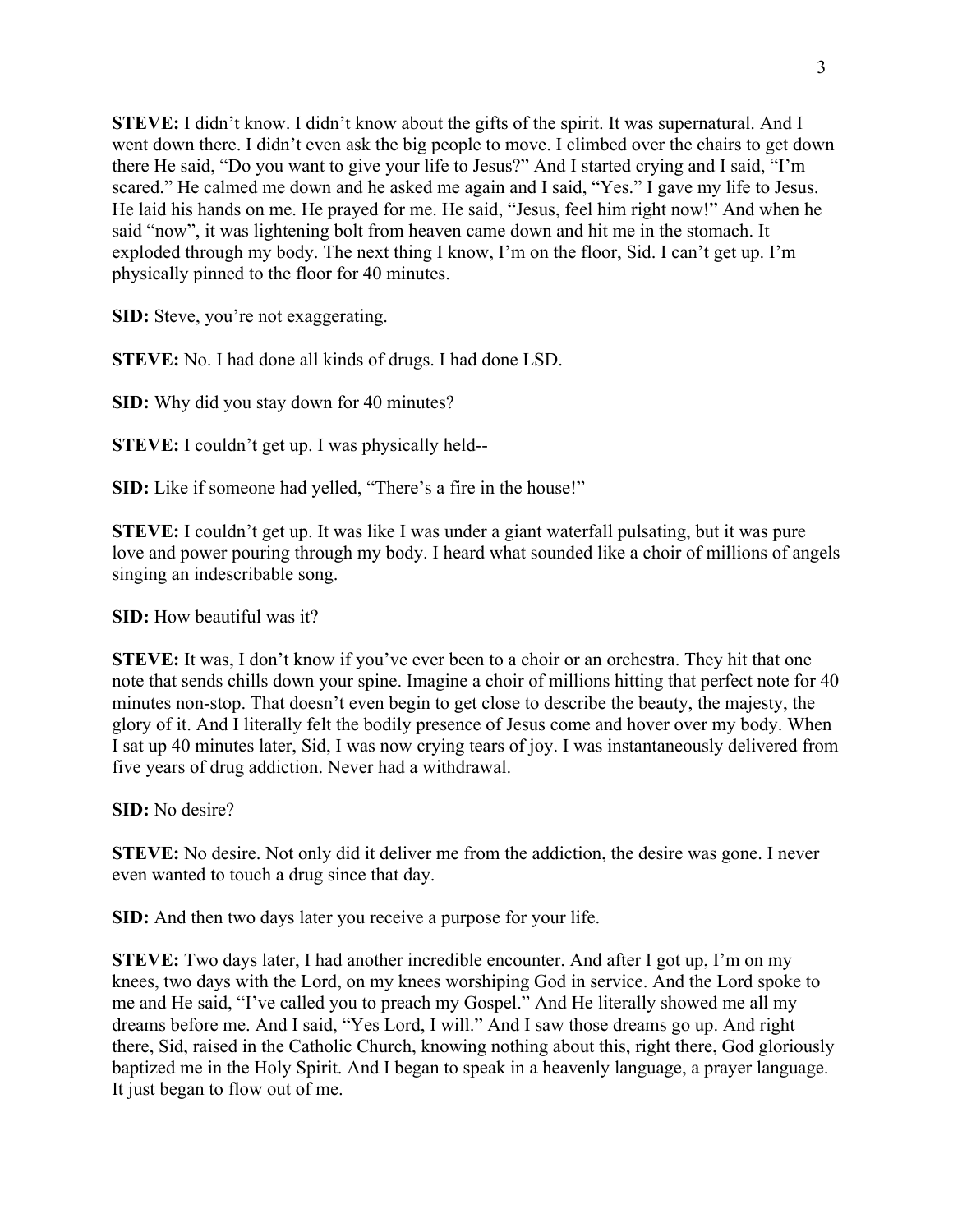**SID:** Supernatural wisdom that Steve obtained from Heaven. That once you get this wisdom, the power that is keeping you captive in various areas of your life, it will be broken, broken forever. Don't go away. We'll be right back after this word.

*We'll be right back to It's Supernatural.*

*\*\*\**

*We now return to It's Supernatural.*

**SID:** Hello. **Sid Roth here with Steve Foss.** And Steve, you were talking to a high school Bible study, but these were students that had no experience in the supernatural at all. And you had a couple of visions that I want you to tell me about. Take it from there

**STEVE:** I was praying for this, I spoke two weeks in a row. And for the second week, I was praying because I really wanted God to show up in power. And in this, I had two visions. The first vision, I saw one of the young, I saw a young man sitting in the crowd. I saw exactly where he was sitting, exactly how he was dressed, and I saw myself call him up in the vision and begin to speak over him and profess over him and told him that God had called him to be a preacher of the gospel. And then I prayed for him, and the power of God hit him. Well Sid, when I went to the meeting the next day, that young man, who I had never met before, was sitting exactly where I saw him--

**SID:** Dressed the same way?

**STEVE:** Dressed the exact same way. So I called him up. And I said, "God gave me a word for you, that you were called be a preacher." He began to cry. He said, "Last night, I told my mother for the very first time, 'I feel I'm supposed to be a preacher.'"

**SID:** Well that astounded him, but it must have astounded you, too.

**STEVE:** Well they were all, everybody was amazed. And I'm sitting back. And so then, I went and prayed. And I'm standing near him, but I didn't touch him. And I set there and I called someone to help me out, and I turned to him, and I said, "Lord," and this is a precious Baptist brother, you know, young man in the Baptist, never seen anything. I said, "God, touch him right now." The power of God hit him. He literally collapsed to the floor right there.

**SID:** But did you put your hands on him?

**STEVE:** I was five feet away from him. I just spoke the Word and the power of God hit him, and he fell to the ground. And all 70 of those students, their eyes just turned and they went, their jaw was dropped. They couldn't believe what was happening. But it was the second vision that changed my life.

**SID:** If there's some areas in your life that you're in bondage, that you're going to be free. Some of you have never tasted this freedom before. Tell me about the vision.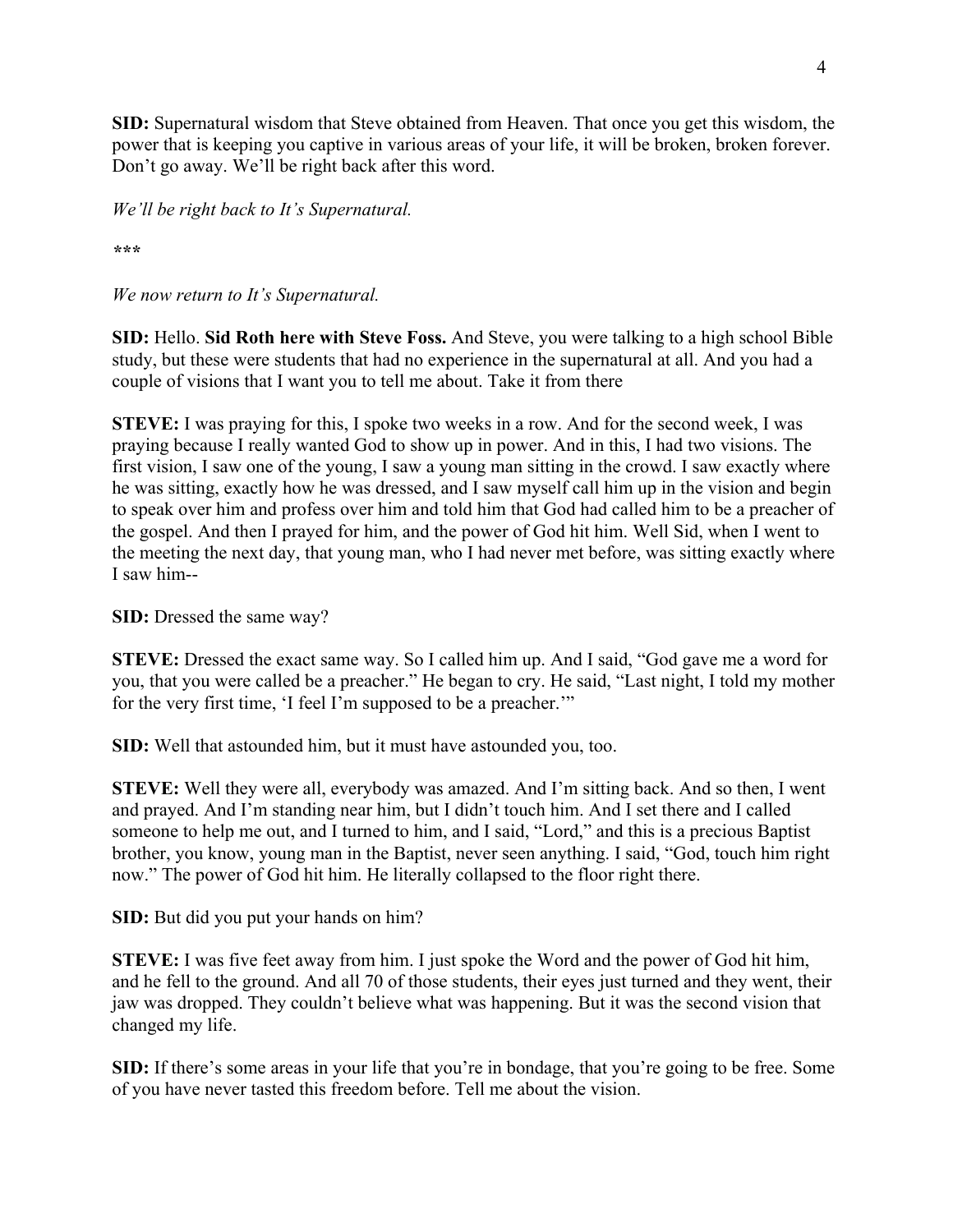**STEVE:** Well I was praying for these students and I was going into spiritual warfare, binding the spirit you would expect to find on a high school campus: drugs and violence, and these other, rage. And as I was praying, I kept feeling like I was hitting something in the spirit like it wasn't breaking. And all of a sudden, my eyes were open and I was standing like on a field across from the school campus, and I could see coming up from either side of the campus there were these two giant tentacles, and they were wrapped together atop. Then connected to the tentacles were all these smaller spirits, and they had names on them: rage and violence, and perversion, and all these different spirits. So I thought to myself, aha, I see you! So I started to pray after them. And after I prayed and I would go after them and bind them, they literally got buffeted back like a leaf in the wind.

**SID:** So if you could get rid of them--

**STEVE:** Yes.

**SID:** --then you could have freedom on the campus.

**STEVE:** Absolutely. Because I knew that's what was holding the young people captive, and it would be blown back like a leaf in a mighty wind. But as soon as I stopped praying, they strengthened back up, because they each had two legs tied into these tentacles. And I said, "Lord," I realized they were getting their strength from what they were connected to. I said, "Lord, what are those tentacles?" And He said, "They're the two demon spirits that every spirit gets its strength from."

**SID:** Now I've never heard anyone say that before.

**STEVE:** And I haven't either. And I said, "Well Lord, what are they?" Because I didn't see any names on them. Sid, I continued to pray and pray 30, 40, 50 minutes. I don't know how long. God, show me. God, show me. When all of a sudden, and I'm having the vision the entire time, I could see beneath the surface and I saw their roots, and I saw their names: insecurity and inferiority. I didn't even really know what inferiority meant, so I had to go in the dictionary and look it up. And inferiority literally means "the feeling of being lowered in position or stature, or value." And then God spoke to me and He said, "These are the same two demon spirits that attacked Eve in the Garden of Eden." And I said, "Now Lord, I've read that story many times. I didn't see it in there." But God began to show me.

**SID:** But you're telling me if we can get rid of insecurity and inferiority--

# **STEVE:** Yes.

**SID:** --all those demons that are trying to hang on to people will have nothing to hang on to.

**STEVE:** They have nothing to hang to because their initial, the doorway they get in is through these two things: our insecurities and inferiorities. You see, Adam and Eve had total strength against the enemy. The enemy came and attacked them through Eve, deceived Eve, on the tree,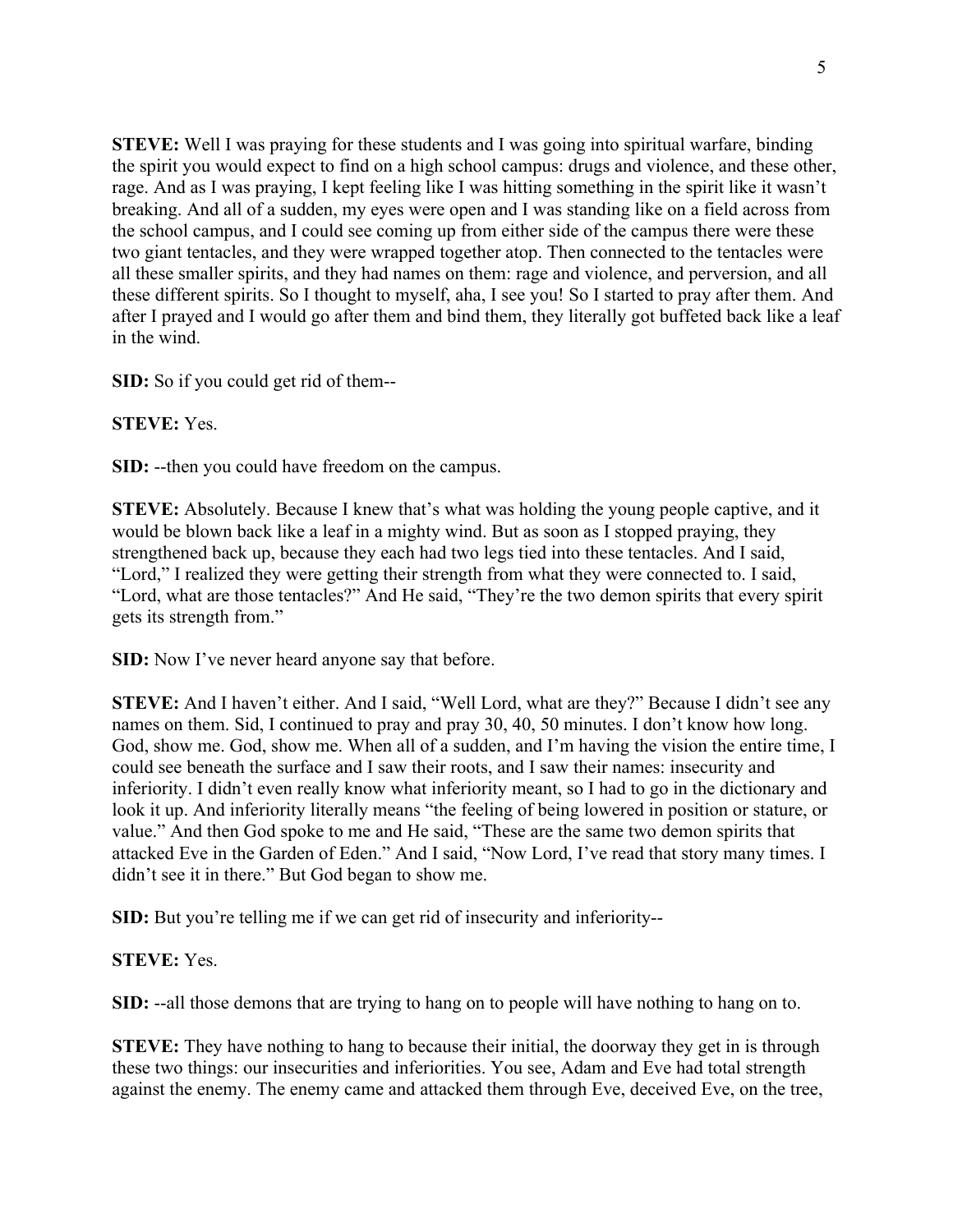the serpent. The first thing he did was attack her security. He questioned the validity of truthfulness of God's word. See everything Eve knew to be true was based in the Word of God. What God said was true. Her whole security was based on that tree. When He said, "Hey, no, no, God is lying to you," in essence, she became feeling insecure. Now she wasn't really insecure. She only felt insecure. And then he hit her of the second rule of the dynamic duo of these two spirits. He hit her with inferiority. He said, "Eve, God knows when you eat of it you will be like God knowing good and evil. But that was a lie. Because in Genesis Chapter 1 and Chapter 2, God said man was already created in His image. What he was saying is, "Eve, not only is God lying to you, you're not who you think you are. You are less valuable than you think you are. You're inferior." The moment she felt insecure and she felt inferior, she had to grab for something to give her a sense of security and value. He offered her a fruit. Now up and to that point, she hadn't lost her value. She hadn't lost her security. But when she grabbed the substitute and ate of that fruit, then she lost her security of God and they were driven from the garden, and she lost her value. They were no longer the image of God. The Bible says when Adam and Eve had a child it was after their own image, no longer the image of God.

**SID:** And they had to clothe themselves. I've often wondered about that.

**STEVE:** Yes.

**SID:** What does that mean to you?

**STEVE:** Well they were exposed. All of a sudden, the glory, they were covered with the glory of God. They were in the image of God covered with the glory of God. They lost that when they grabbed a substitute. And Sid, this is the same strategy that the enemy uses upon us all the time to make us feel insecure, to make us feel inferior, so we grab for something to give our sense of self a sense of value.

**SID:** Isn't this what all advertising, what Hollywood operates under?

**STEVE:** Yes. Absolutely.

**SID:** They take advantage of our, of the deception that has hid us.

**STEVE:** Yes. You're not valuable enough, attractive enough unless you wear these clothes, unless you wear this perfume. You're not valuable enough. You're not attractive enough, so you can't have security in life unless you drive this car, unless you own this kind of house.

**SID:** Wait, wait 'til you find out what happens to young people when they get set free of these two spirits that control everything else that gives them literally the power, the evil, that controls their lives. We'll be right back. Don't go away.

*We'll be right back to It's Supernatural.*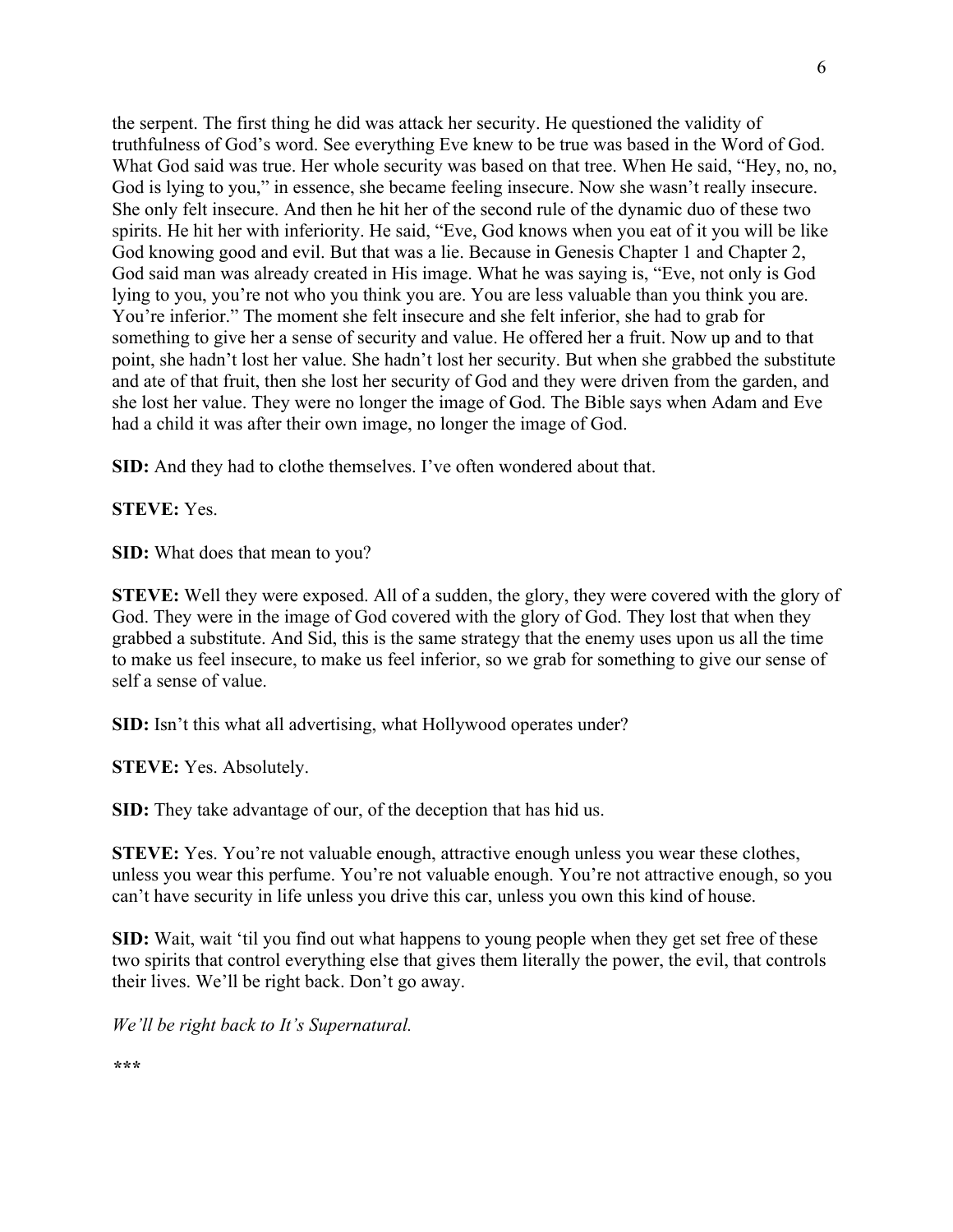#### *We now return to It's Supernatural.*

**SID:** Hello. **Sid Roth here with Steve Foss**. And I am so excited that God has given you this insight, because when God identified these two demonic spirits that give power to every other problem that people have, it's making such a difference. Now you work a lot with teens. And I want to find out, if I had only understood this as a teenager. But I understand it now, and I'm not going to give them any power.

**STEVE:** Yes. It's why, and there's a lot of parents right now wondering, why is my teen acting up so much? Insecurity and inferiority. Why did they join a gang? Because they felt insecure and inferior. So what does a gang give them? A sense of false security and a sense of value. I'm a Crypt. I'm a Blood. I'm a this. I'm a that. Why do they get a part of this extreme group, gothic or punk, or whatever? Because they're trying to get a sense of value, a belonging. They're trying to shore up any insecurity or inferiority that is rooted in the lack of the revelation of who God has made them.

**SID:** But of course, you don't have to be a teenager to have insecurities or inferiority.

**STEVE:** No. Oh absolutely. It affects every part of life, you know. It's the root of why marriages fall apart. It's because, and the fighting that occurs. The wife doesn't feel like the husband values her. What is she feeling? Insecure. She's feeling inferior. See, when we stand in a place that we are secure in our relationship with God and we are secure and valuable in our, because of who He has made us, we no longer need other people to provide that for us.

**SID:** You know, another thing that excites me so much is your work with young people. I understand you have meetings in which you might teach for five, six, seven, eight hours. How do you get teenagers to sit that long?

**STEVE:** When the revelation of God is there, when the power and presence of God is there, the manifestations are so strong. Young people crying out to God, seeking God. When they truly, we don't need to entertain them, Sid. We need to give, bring them the power and the presence of God, a real encounter with a real Jesus, not just words. Because when they see God, this is what the Bible teaches, when the see God, they begin to see who God is called them to be. And that lifts them out of this bondage so that they're subject to the strategy of the enemy, and insecurity, and inferiority. But you know, one of the areas, too, in this area of insecurity and inferiority that we see manifest right today, it allows the enemy to set us up. The whole economic collapse that's coming, the whole one world government system that's coming, the entrance of why so many, we're going to surrender our freedoms--

**SID:** Those two spirits will be the Anti-Christ system.

**STEVE:** That's right.

**SID:** I mean, I saw it when I read your book.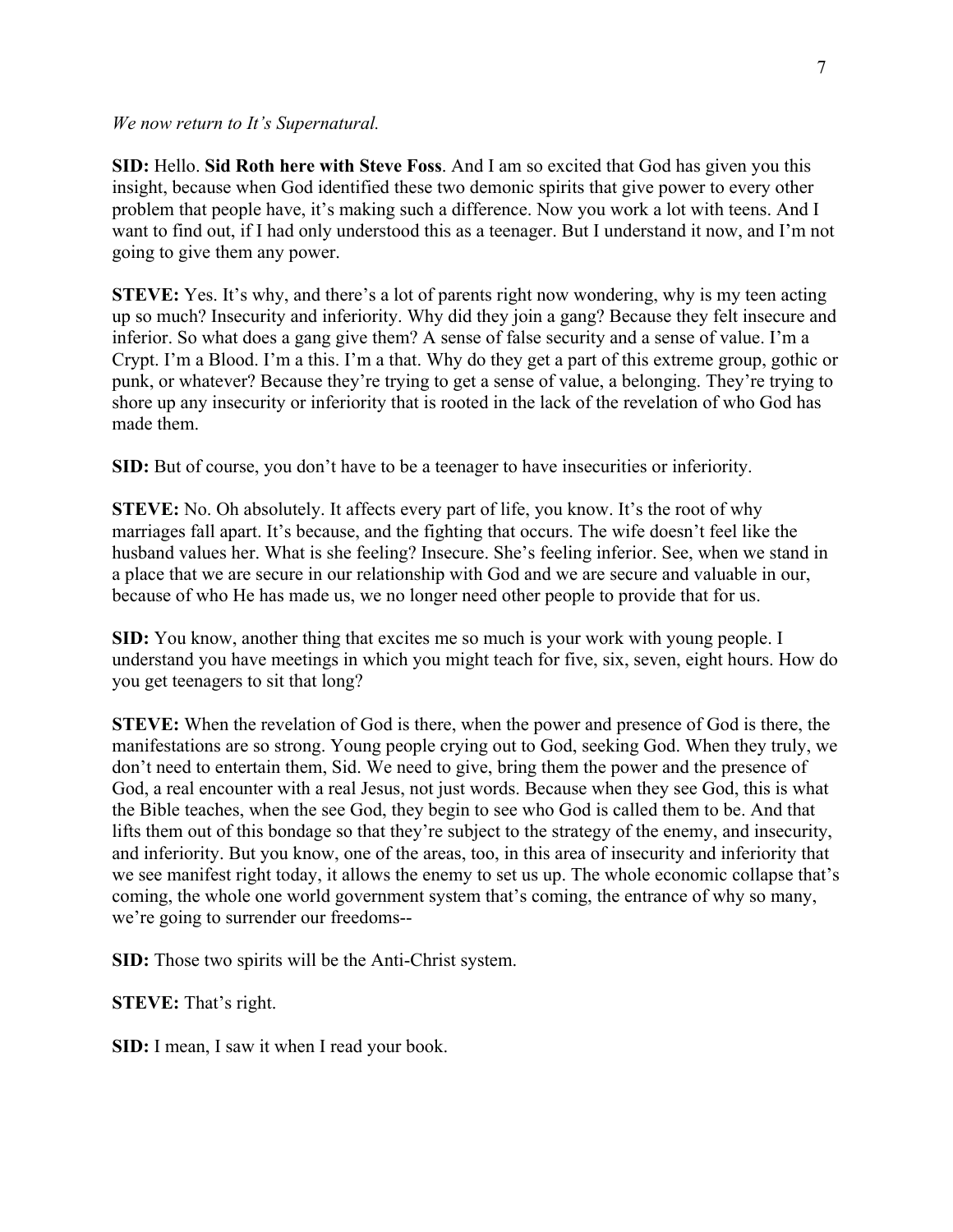**STEVE:** We see it happening right now. Why are people willing to give up so much of their freedoms right now? Because they feel insecure about the economy. They feel inferior. They feel like I won't be able to have retirement. I won't be able to take care of my kids. I won't be able to do this. So they're beginning to grab for anything, and that's where the enemy is able to flood in, instead of understanding that God is our source and God is our protector, and God is our provider. You know, God--

**SID:** Speaking about that whole one world government thing, God has given you insight into the administration. For instance, the Bush administration, he gave you some supernatural words. Tell me about that.

**STEVE:** Well the Lord spoke to me in January of 2000 before Bush was even the nominee. He said that George W. Bush was going to be the next President of the United States. He said it was going to be the hardest fought election in modern American history. And we all remember the hanging chads.

## **SID:** We'll never forget.

**STEVE:** And then He said, "During the Bush administration there would be a season of unprecedented wealth creation, which we all remember the housing boom and the stock market boom. He said at the end the economy would collapse. And then He showed me about an incredible evil that would come in the government of the United States following the Bush administration, and that there would be an incredible assault against Christianity and against our Christian freedoms, and an incredible release of evil that would come upon America. And we're already seeing that happening right now.

### **SID:** Now when you say evil, what do you mean?

**STEVE:** Well evil is rooted in deception .One of the great deceptions is when we begin to call that which is good evil, and that which is evil good. And we see that happening right now. The terminology is being changed to stand up and now, and a law that's being passed, in the Congress right now, is that if a preacher stands up and says a certain sin, homosexuality or pedophile is a sin, that's correct. But now the law that's being passed is going to say, no, that's evil. It's evil to identify that as sin. It's a hate crime. It's trying to switch everything around. That if you stand up and preach righteousness you're evil. Even in the church, Sid, we see this. If someone starts preaching, "Let's live for God and live holy," you're now called, accused of being religious. We're in a day where good is being called evil and evil is being called good. It's good to be involved in perversion. It's good to have no restraints. It's good to not honor God. We're calling those things good.

**SID:** The only answer is knowing the security that comes in knowing who you are in Jesus, and you get that point so, impounded so home in your book. But you had, you were speaking before young people and there was a four-angel vision you had. Tell me about it.

**STEVE:** It was amazing vision, and I'm only going to talk about the first two. But the first angel showed up. I had this vision, and then in two weeks I was at youth camp, and these four angels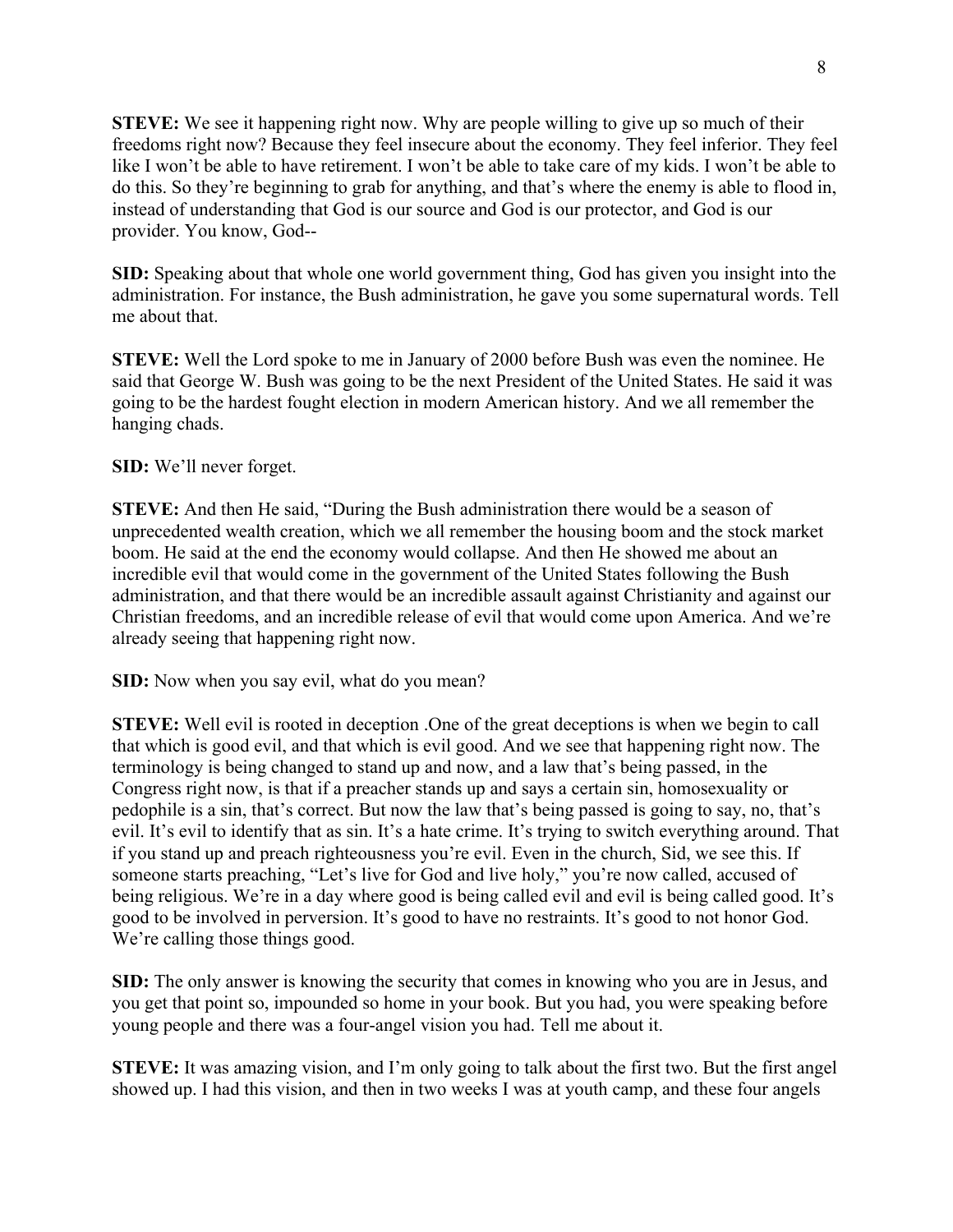showed up. The first angel that showed up, he had a banner on him that said "Purity." And God had spoken to me that he had come to bring holiness back to the church. He had a shield that was made of the most amazing silver, outlined with a gold that was so bright, it was like on fire, and a sword with the same silver and gold. He said, "The shield is come to shield my people's minds from the vile thoughts of the enemy, and the sword has come to pierce their hearts with the deepest of conviction." When that angel came into the youth camp, spontaneously, young people started screaming out to God confessing their sins. "God forgive me! God, I've sinned against you! God I've done this!" I mean, some of the most horrible sins you could imagine, they started confessing them publicly. This went on that whole morning and all evening services. And the next morning while I was ministering, the next angel walked in, and he had a banner that said "Power." And as he walked on the platform, the power of God started hitting these young people. And I saw in his hands like these giant balls of blue-white light, the glory of God. And it was strange. He blew on them and little specks would fly out and touch young people in the stomach. And as it soon as it touched them, they began to shake uncontrollably.

**SID:** Now was this group a particularly spirit-filled group that understood this?

**STEVE:** They came from a Pentecostal background, but they were not, most of them had never even slain a spirit or spoken tongues. They had never seen anything like this, nor had I talked about it. So they weren't worked up in some psychological, you know, mindset. This started spontaneously happening. Within 15 minutes, 70 percent of this youth camp, adults and youth, were shaking uncontrollably under the power of God. It went on for hours and hours. And there was a large chunk of them that shook under the power of God, Sid, for three days, non-stop.

**SID:** You know, they will never forget that. Just out of curiosity, do you know if there are any long-term effects that this encounter with God had?

**STEVE:** So many of the ones that I talk to are in ministry today. They all talk about how that day changed and transformed their life. We have just started a brand new church in Dallas, and I had someone come down and visit one of our first church services. They came down specifically because they were in that youth camp, and she came down, and she's in a full time children's ministry right now. She said. "That was the camp that transformed my life when I had that encounter with the power and the presence of God." And that's what God is going to do. You know, and there's some parents right now that are struggling. Their teen, my teen. My teens battled insecurity and grabbing on to all these other things. We're going to break that thing, that devil in the name of Jesus.

# **SID:** Very quickly.

**STEVE:** Right now, in the name of Jesus, I bind the spirit of insecurity and inferiority off of your child's life in Jesus' name, and God give them a supernatural encounter with your presence that will change their lives. Sid, this is what we're seeing God do all over the world.

**SID:** Do you remember the two voices that Steve heard, one voice saying "God forward," the other voice saying, "Don't." You have those two voices right now. Who are going to choose? Choose God. God's for you. God will help you. Tell Jesus you're sorry for every bad thing